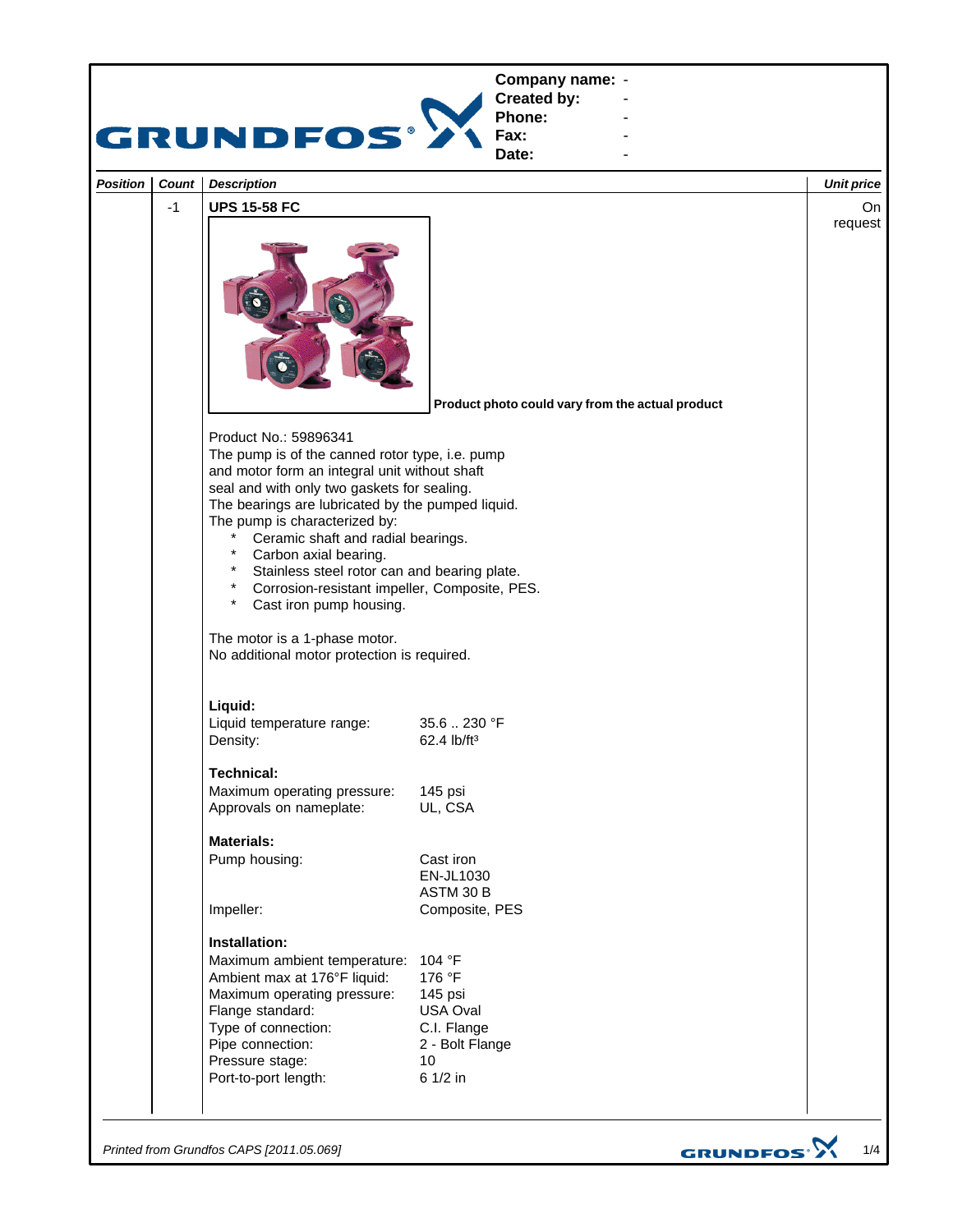|                 |              | GRUNDFOS')                 | Phone:<br>Fax:<br>Date: |                   |
|-----------------|--------------|----------------------------|-------------------------|-------------------|
| <b>Position</b> | <b>Count</b> | <b>Description</b>         |                         | <b>Unit price</b> |
|                 |              | <b>Electrical data:</b>    |                         |                   |
|                 |              | Number of poles:           | 2                       |                   |
|                 |              | Power input in speed 1:    | 60 W                    |                   |
|                 |              | Power input in speed 2:    | 80 W                    |                   |
|                 |              | Max. power input:          | 87 W                    |                   |
|                 |              | Rated power - P2:          | $0.04$ HP               |                   |
|                 |              | Main frequency:            | 60 Hz                   |                   |
|                 |              | Rated voltage:             | 1 x 115 V               |                   |
|                 |              | Current in speed 1:        | 0.55A                   |                   |
|                 |              | Current in speed 2:        | 0.66A                   |                   |
|                 |              | Current in speed 3:        | 0.75A                   |                   |
|                 |              | Capacitor size - run:      | 10 µF/180 V             |                   |
|                 |              | Insulation class (IEC 85): | F                       |                   |
|                 |              | Others:                    |                         |                   |
|                 |              | Gross weight:              | 7.25 lb                 |                   |

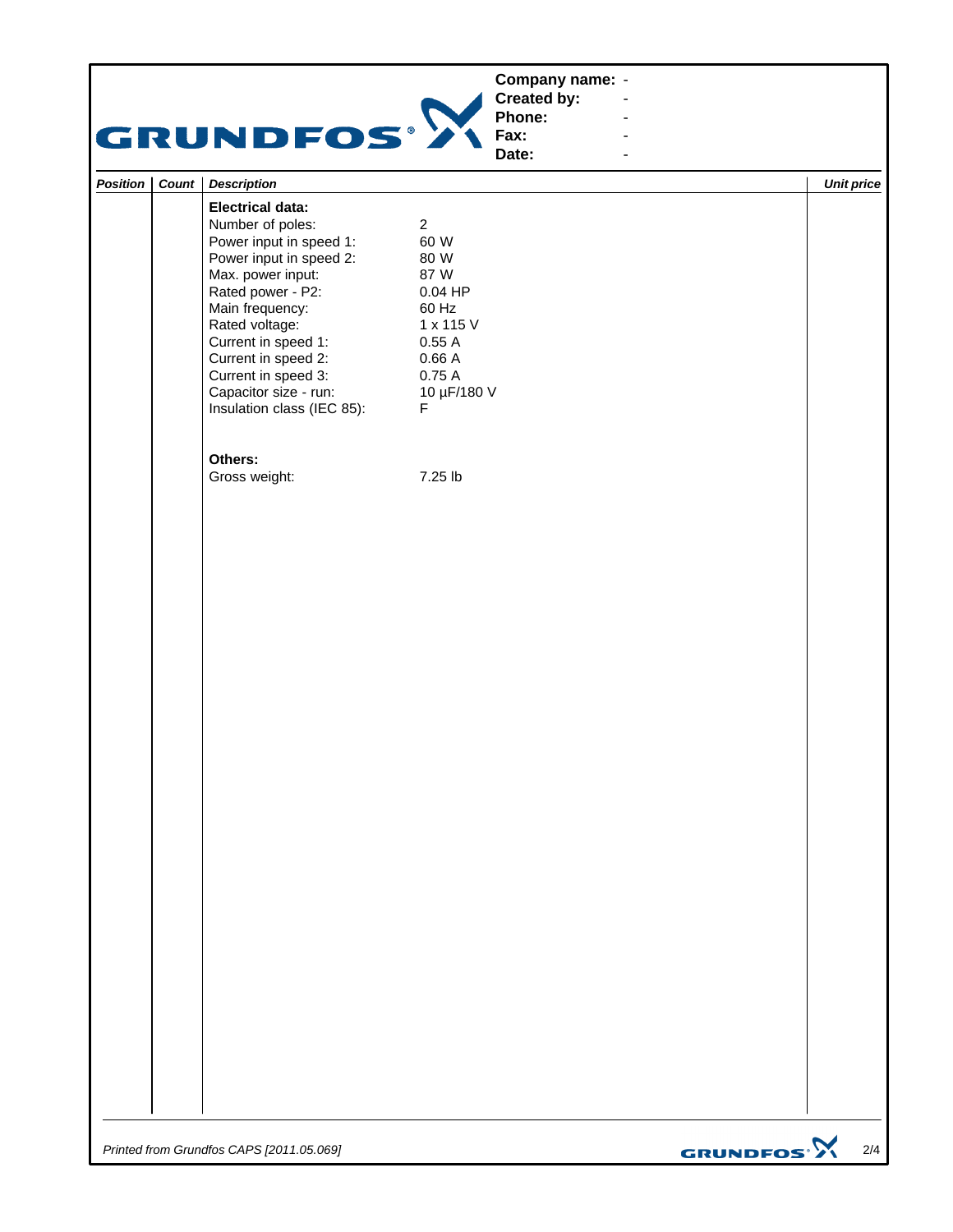| GRUNDFOS <sup>.</sup> >      |                                                       | Company name: -<br><b>Created by:</b><br>Phone:<br>Fax:<br>Date:                           |
|------------------------------|-------------------------------------------------------|--------------------------------------------------------------------------------------------|
| <b>Description</b>           | Value                                                 | н<br>UPS 15-58 FC, 60 Hz                                                                   |
| Product name:                | <b>UPS 15-58 FC</b>                                   | (f <sup>t</sup> )<br>Density = $62.4$ lb/ft <sup>3</sup>                                   |
| Product Number:              | 59896341                                              |                                                                                            |
| EAN number:                  | 5700395855203                                         | 16                                                                                         |
|                              |                                                       | 14                                                                                         |
| Technical:                   |                                                       | 12                                                                                         |
| Speed Number:                | 3                                                     | 10                                                                                         |
| Max flow:                    | 17.2 US gpm                                           |                                                                                            |
| Head max:                    | 19.4 ft                                               | 8                                                                                          |
| Maximum operating pressure   | 145 psi                                               | 6                                                                                          |
| Approvals on nameplate:      | UL, CSA                                               | 4                                                                                          |
| Valve:                       | pump with built-in isolating and<br>non-return valves | 2<br>$\Omega$                                                                              |
| Materials:                   |                                                       | 2<br>$\overline{4}$<br>8<br>10<br>Q(US gpm)<br>6<br>12<br>$\overline{0}$<br>P <sub>2</sub> |
| Pump housing:                | Cast iron                                             | (HP)                                                                                       |
|                              | EN-JL1030                                             | 0.03                                                                                       |
|                              | ASTM 30 B                                             |                                                                                            |
| Impeller:                    | Composite, PES                                        | 0.02                                                                                       |
|                              |                                                       | 0.01                                                                                       |
| Installation:                |                                                       | $\Omega$                                                                                   |
| Maximum ambient temperature: | 104 °F                                                |                                                                                            |
| Ambient max at 176°F liquid  | 176 °F                                                |                                                                                            |
| Maximum operating pressure   | 145 psi                                               |                                                                                            |
| Flange standard:             | <b>USA Oval</b>                                       | 5 1/4"                                                                                     |
| Type of connection:          | C.I. Flange                                           |                                                                                            |
| Pipe connection:             | 2 - Bolt Flange                                       |                                                                                            |
| Pressure stage:              | 10                                                    |                                                                                            |
| Port-to-port length:         | 6 1/2 in                                              |                                                                                            |
| Liquid:                      |                                                       | 61/2"                                                                                      |
| Liquid temperature range     | 35.6  230 °F                                          |                                                                                            |
| Density:                     | 62.4 lb/ft <sup>3</sup>                               |                                                                                            |
| Electrical data:             |                                                       |                                                                                            |
| Number of poles:             | $\overline{2}$                                        | ₩                                                                                          |
| Power input in speed 1:      | 60 W                                                  | స్                                                                                         |
| Power input in speed 2:      | 80 W                                                  | 43/16"<br>35/32"<br>⊕                                                                      |
| Max. power input:            | 87 W                                                  |                                                                                            |
| Rated power - P2:            | $0.04$ HP                                             | $\frac{1}{\sqrt{2}}$                                                                       |
| Main frequency:              | 60 Hz                                                 |                                                                                            |
| Rated voltage:               | 1 x 115 V                                             |                                                                                            |
| Current in speed 1           | 0.55A                                                 |                                                                                            |
| Current in speed 2           | 0.66A                                                 |                                                                                            |
| Current in speed 3           | 0.75A                                                 |                                                                                            |
| Capacitor size - run         | 10 µF/180 V                                           |                                                                                            |
| Insulation class (IEC 85):   | F                                                     |                                                                                            |
| Motor protection:            | CONTACT                                               |                                                                                            |
| Thermal protec:              | internal                                              |                                                                                            |
|                              |                                                       |                                                                                            |
| Controls:                    |                                                       |                                                                                            |
| Pos term box:                | 9H                                                    |                                                                                            |
| Others:                      |                                                       |                                                                                            |
|                              | 7.25 lb                                               |                                                                                            |
| Gross weight:                |                                                       |                                                                                            |

*Printed from Grundfos CAPS [2011.05.069]*

GRUNDFOS<sup>.</sup> 3/4